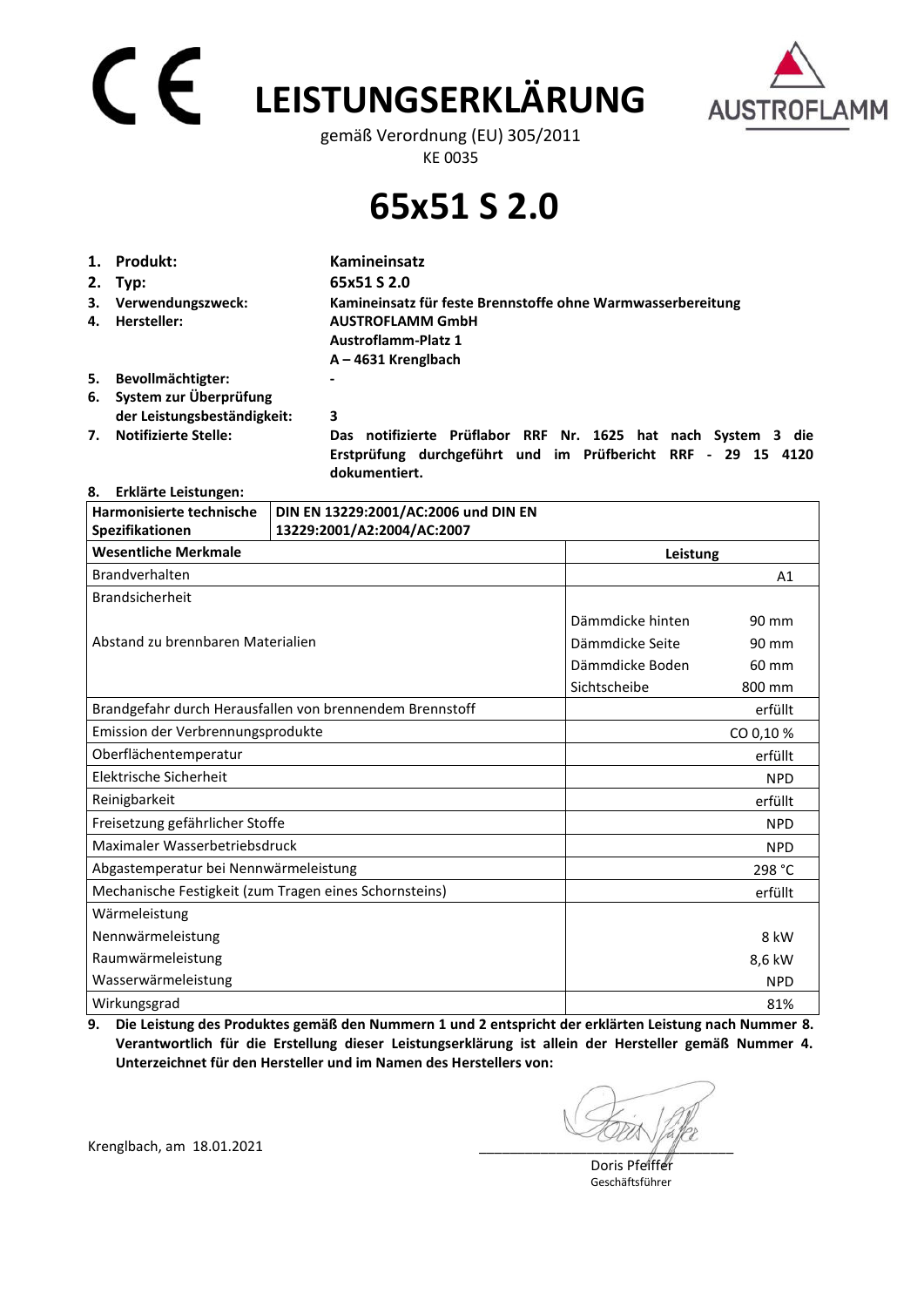## **Declaration of performance**



Council Regulation (EU) 305/2011 KE 0035

**65x51 S 2.0**

| 1. | Product:                       | Insert appliances                                                                                                                                         |
|----|--------------------------------|-----------------------------------------------------------------------------------------------------------------------------------------------------------|
| 2. | Type:                          | 65x51 S 2.0                                                                                                                                               |
| 3. | Intended use:                  | Insert appliance for solid fuel without hot water supply                                                                                                  |
| 4. | Trade mark/manufacturer:       | <b>AUSTROFLAMM GmbH</b>                                                                                                                                   |
|    |                                | <b>Austroflamm-Platz 1</b>                                                                                                                                |
|    |                                | $A - 4631$ Krenglbach                                                                                                                                     |
| 5. | Representative:                | -                                                                                                                                                         |
| 6. | <b>System of verification</b>  |                                                                                                                                                           |
|    | of constancy of performance: 3 |                                                                                                                                                           |
| 7. | <b>Notified body:</b>          | The notified test laboratory RRF Nr. 1625 performed the initial assessment<br>under system 3 and issued the results in test certifiacte RRF - 29 15 4120. |

### **8. Declared performance:**

| <b>Harmonised technical</b>                     | DIN EN 13229:2001/AC:2006 und<br><b>DIN EN</b> |                              |            |
|-------------------------------------------------|------------------------------------------------|------------------------------|------------|
| specifications                                  | 13229:2001/A2:2004/AC:2007                     |                              |            |
| <b>Essential characteristics</b><br>Performance |                                                |                              |            |
| Fire performance                                |                                                |                              | A1         |
| Fire safety                                     |                                                |                              |            |
|                                                 |                                                | insulation thickness rear    | 90 mm      |
| Distance to flammable materials                 |                                                | insulation thickness lateral | 90 mm      |
|                                                 |                                                | insulation thickness floor   | 60 mm      |
|                                                 |                                                | glass pane                   | 800 mm     |
| Fire hazard through burning fuel falling out    |                                                |                              | complied   |
| <b>Emission combustion products</b>             |                                                |                              | CO 0,10 %  |
| Surface temperature                             |                                                |                              | complied   |
| <b>Electrical safety</b>                        |                                                |                              | <b>NPD</b> |
| Cleanability                                    |                                                |                              | complied   |
| Discharge of toxic material                     |                                                |                              | <b>NPD</b> |
| Maximum water operating pressure                |                                                |                              | <b>NPD</b> |
| Exhaust gas temperature at nominal heat output  |                                                |                              | 298 °C     |
| Mechanical stability (for carrying the chinmey) |                                                |                              | complied   |
| Heat output                                     |                                                |                              |            |
| Nominal heat output                             |                                                |                              | 8 kW       |
| Room heating capacity                           |                                                |                              | 8,6 kW     |
| Water heating capacity                          |                                                |                              | <b>NPD</b> |
| Efficiency                                      |                                                |                              | 81%        |

**9. The performance of the product identified above is in conformity with the set of declared performance/s. This declaration of performance is issued, in accordance with Regulation (EU) No 305/2011, under the sole responsibility of the manufacturer identified above. Signed for and on behalf of the manufacturer by:**

Krenglbach, 18.01.2021

 Doris Pfeiffer Managing director